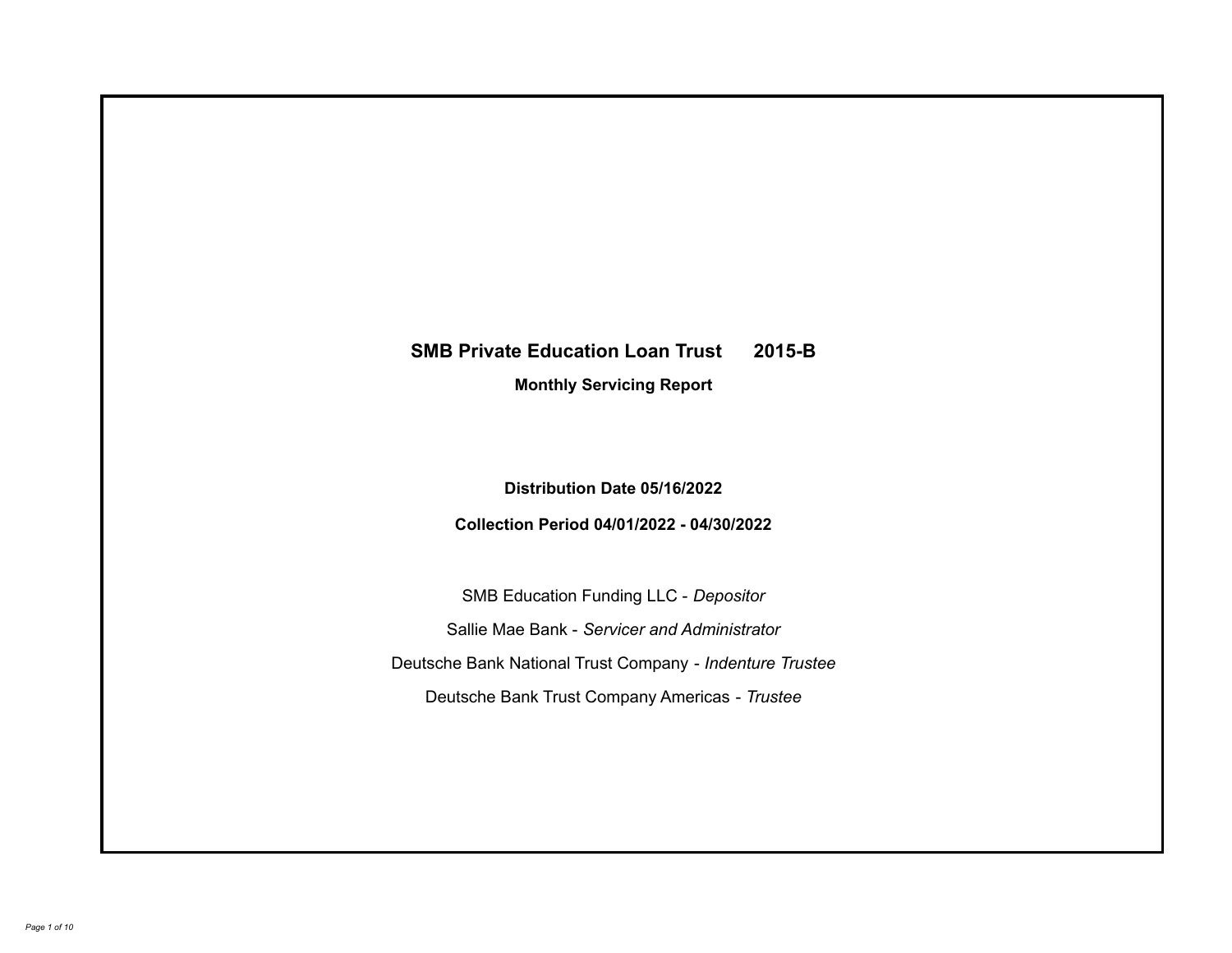A

| A<br><b>Student Loan Portfolio Characteristics</b>             |                                                 | <b>Settlement Date</b><br>07/30/2015 | 03/31/2022                       | 04/30/2022                       |
|----------------------------------------------------------------|-------------------------------------------------|--------------------------------------|----------------------------------|----------------------------------|
| <b>Principal Balance</b><br>Interest to be Capitalized Balance |                                                 | \$700,964,388.29<br>42,430,107.89    | \$215,066,462.94<br>4,799,311.49 | \$210,619,235.26<br>4,759,067.46 |
| Pool Balance                                                   |                                                 | \$743,394,496.18                     | \$219,865,774.43                 | \$215,378,302.72                 |
|                                                                |                                                 |                                      |                                  |                                  |
| Weighted Average Coupon (WAC)                                  |                                                 | 8.13%<br>128.84                      | 8.10%<br>125.30                  | 8.32%<br>125.49                  |
| Weighted Average Remaining Term                                |                                                 | 63,899                               | 19,882                           | 19,471                           |
| Number of Loans                                                |                                                 | 43,918                               | 13,782                           | 13,508                           |
| Number of Borrowers<br>Pool Factor                             |                                                 |                                      | 0.295759217                      | 0.289722757                      |
|                                                                | Since Issued Total Constant Prepayment Rate (1) |                                      | 8.31%                            | 8.26%                            |
| B<br><b>Debt Securities</b>                                    | <b>Cusip/Isin</b>                               | 04/15/2022                           |                                  | 05/16/2022                       |
| A <sub>3</sub>                                                 | 78448QAD0                                       | \$66,438,219.43                      |                                  | \$61,950,747.72                  |
| В                                                              | 78448QAE8                                       | \$70,000,000.00                      |                                  | \$70,000,000.00                  |
| C                                                              | 78448QAF5                                       | \$50,000,000.00                      |                                  | \$50,000,000.00                  |
|                                                                |                                                 |                                      |                                  |                                  |
| $\mathsf{C}$<br><b>Certificates</b>                            | Cusip/Isin                                      | 04/15/2022                           |                                  | 05/16/2022                       |
| Residual                                                       | 78448Q108                                       | \$100,000.00                         |                                  | \$100,000.00                     |
|                                                                |                                                 |                                      |                                  |                                  |
| D<br><b>Account Balances</b>                                   |                                                 | 04/15/2022                           |                                  | 05/16/2022                       |

| Reserve Account Balance  | \$1,896,081.00 | \$1,896,081.00 |
|--------------------------|----------------|----------------|
|                          |                |                |
|                          | 04/15/2022     | 05/16/2022     |
| <b>Asset / Liability</b> |                |                |

(1) Since Issued Total CPR calculations found in monthly servicing reports issued on or prior to September 15, 2015 originally included loans that were removed from the pool by the sponsor because they became ineligible for the pool between the cut-off date and settlement date. On October 5, 2015, Since Issued Total CPR calculations were revised to exclude these loans and all prior monthly servicing reports were restated. For additional information, see 'Since Issued CPR Methodology' found in section VIII of this report .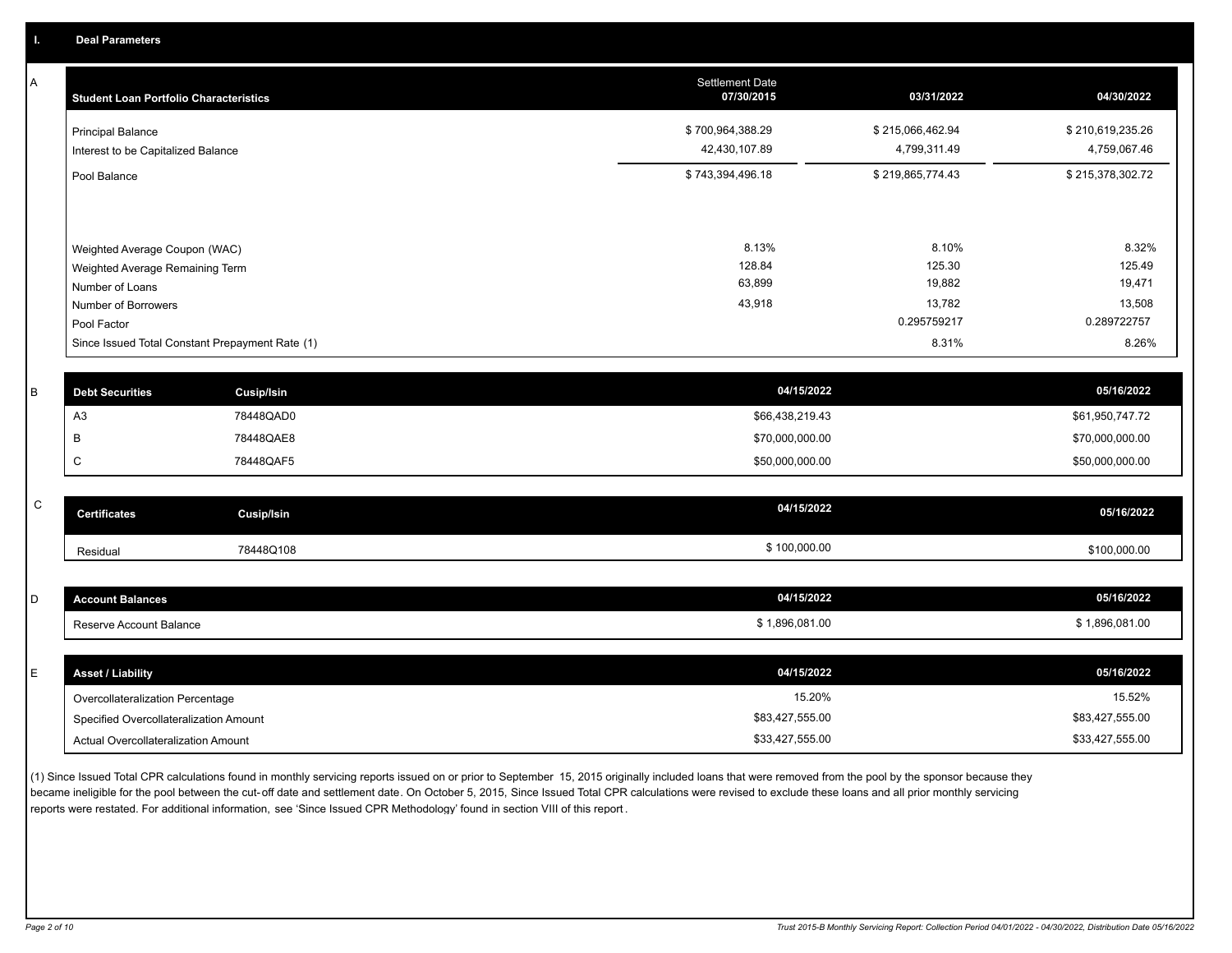## **II. 2015-B Trust Activity 04/01/2022 through 04/30/2022**

| $\mathsf{A}$ | <b>Student Loan Principal Receipts</b> |                |
|--------------|----------------------------------------|----------------|
|              | <b>Borrower Principal</b>              | 3,995,314.67   |
|              | Seller Principal Reimbursement         | 0.00           |
|              | Servicer Principal Reimbursement       | 0.00           |
|              | <b>Other Principal Deposits</b>        | 0.00           |
|              | <b>Total Principal Receipts</b>        | \$3,995,314.67 |

#### B **Student Loan Interest Receipts**

| <b>Total Interest Receipts</b>  | \$1,260,533.55 |
|---------------------------------|----------------|
| Other Interest Deposits         | 0.00           |
| Servicer Interest Reimbursement | 0.00           |
| Seller Interest Reimbursement   | 0.00           |
| <b>Borrower Interest</b>        | 1,260,533.55   |

| C | <b>Recoveries on Realized Losses</b>                             | \$80,415.37    |
|---|------------------------------------------------------------------|----------------|
| D | <b>Investment Income</b>                                         | \$1,567.55     |
| Е | <b>Funds Borrowed from Next Collection Period</b>                | \$0.00         |
| F | <b>Funds Repaid from Prior Collection Period</b>                 | \$0.00         |
| G | <b>Loan Sale or Purchase Proceeds</b>                            | \$0.00         |
| H | <b>Initial Deposits to Distribution Account</b>                  | \$0.00         |
|   | <b>Excess Transferred from Other Accounts</b>                    | \$0.00         |
| J | <b>Borrower Benefit Reimbursements</b>                           | \$0.00         |
| K | <b>Other Deposits</b>                                            | \$0.00         |
|   | <b>Other Fees Collected</b>                                      | \$0.00         |
| M | <b>AVAILABLE FUNDS</b>                                           | \$5,337,831.14 |
| N | Non-Cash Principal Activity During Collection Period             | \$(451,913.01) |
| O | Aggregate Purchased Amounts by the Depositor, Servicer or Seller | \$0.00         |
| P |                                                                  |                |
|   | Aggregate Loan Substitutions                                     | \$0.00         |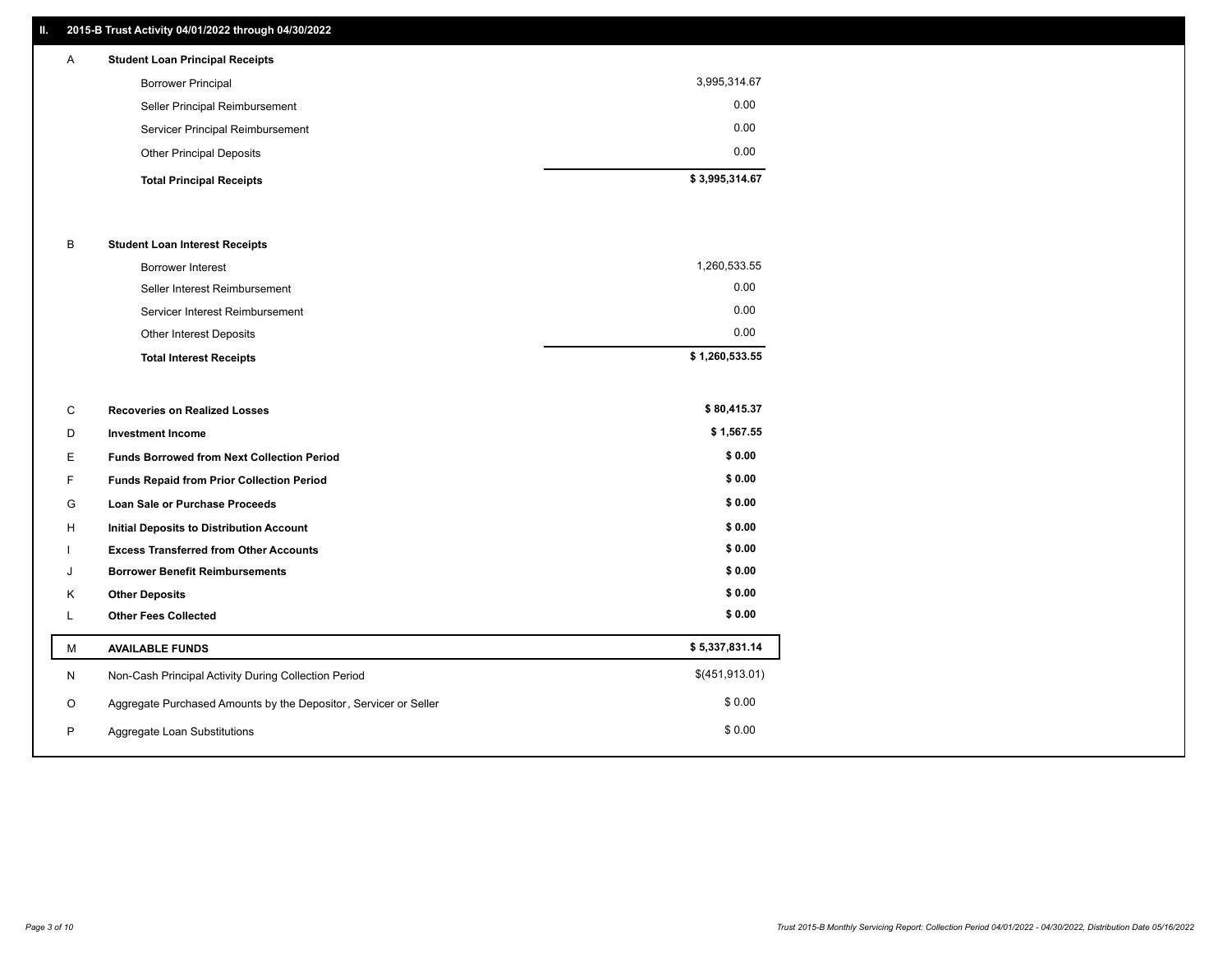|                   |                       |                          |         |                                                           | <b>Loans by Repayment Status</b> |                            |                          |         |                                                           |                |                            |
|-------------------|-----------------------|--------------------------|---------|-----------------------------------------------------------|----------------------------------|----------------------------|--------------------------|---------|-----------------------------------------------------------|----------------|----------------------------|
|                   |                       |                          |         | 04/30/2022                                                |                                  |                            |                          |         | 03/31/2022                                                |                |                            |
|                   |                       | <b>Wtd Avg</b><br>Coupon | # Loans | Principal and<br><b>Interest Accrued</b><br>to Capitalize | % of Principal                   | % of Loans in<br>Repay (1) | <b>Wtd Avg</b><br>Coupon | # Loans | Principal and<br><b>Interest Accrued</b><br>to Capitalize | % of Principal | % of Loans in<br>Repay (1) |
| INTERIM:          | IN SCHOOL             | 9.76%                    | 203     | \$3,317,229.56                                            | 1.540%                           | $-$ %                      | 9.51%                    | 205     | \$3,338,426.95                                            | 1.518%         | $-$ %                      |
|                   | GRACE                 | 8.84%                    | 41      | \$771,717.39                                              | 0.358%                           | $-$ %                      | 8.74%                    | 42      | \$781,338.64                                              | 0.355%         | $-$ %                      |
|                   | <b>DEFERMENT</b>      | 9.10%                    | 1,044   | \$15,778,672.37                                           | 7.326%                           | $-$ %                      | 8.88%                    | 1,027   | \$15,624,026.12                                           | 7.106%         | $-$ %                      |
| <b>REPAYMENT:</b> | <b>CURRENT</b>        | 8.22%                    | 17,179  | \$181,120,052.36                                          | 84.094%                          | 92.639%                    | 8.00%                    | 17,474  | \$184,401,069.06                                          | 83.870%        | 92.144%                    |
|                   | 30-59 DAYS DELINQUENT | 8.77%                    | 352     | \$5,419,352.45                                            | 2.516%                           | 2.772%                     | 8.30%                    | 447     | \$6,309,226.48                                            | 2.870%         | 3.153%                     |
|                   | 60-89 DAYS DELINQUENT | 8.17%                    | 248     | \$3,397,502.51                                            | 1.577%                           | 1.738%                     | 8.15%                    | 215     | \$3,095,128.43                                            | 1.408%         | 1.547%                     |
|                   | 90+ DAYS DELINQUENT   | 8.80%                    | 185     | \$2,971,963.85                                            | 1.380%                           | 1.520%                     | 8.59%                    | 215     | \$3,125,136.02                                            | 1.421%         | 1.562%                     |
|                   | FORBEARANCE           | 7.62%                    | 219     | \$2,601,812.23                                            | 1.208%                           | 1.331%                     | 7.58%                    | 257     | \$3,191,422.73                                            | 1.452%         | 1.595%                     |
| <b>TOTAL</b>      |                       |                          | 19,471  | \$215,378,302.72                                          | 100.00%                          | 100.00%                    |                          | 19,882  | \$219,865,774.43                                          | 100.00%        | 100.00%                    |

Percentages may not total 100% due to rounding \*

1 Loans classified in "Repayment" include any loan for which interim interest only, \$25 fixed payments or full principal and interest payments are due.

|                         |                                                                                                                              |                          |         |                                                                  | <b>Loans by Borrower Status</b> |                                |                          |         |                                                                  |                |                                |
|-------------------------|------------------------------------------------------------------------------------------------------------------------------|--------------------------|---------|------------------------------------------------------------------|---------------------------------|--------------------------------|--------------------------|---------|------------------------------------------------------------------|----------------|--------------------------------|
|                         |                                                                                                                              |                          |         | 04/30/2022                                                       |                                 |                                |                          |         | 03/31/2022                                                       |                |                                |
|                         |                                                                                                                              | <b>Wtd Avg</b><br>Coupon | # Loans | <b>Principal and</b><br><b>Interest Accrued</b><br>to Capitalize | % of Principal                  | % of Loans in<br>P&I Repay (2) | <b>Wtd Avg</b><br>Coupon | # Loans | <b>Principal and</b><br><b>Interest Accrued</b><br>to Capitalize | % of Principal | % of Loans in<br>P&I Repay (2) |
| <b>INTERIM:</b>         | IN SCHOOL                                                                                                                    | 9.43%                    | 323     | \$5,174,575.46                                                   | 2.403%                          | $-$ %                          | 9.21%                    | 328     | \$5,182,042.64                                                   | 2.357%         | $-$ %                          |
|                         | <b>GRACE</b>                                                                                                                 | 8.76%                    | 76      | \$1,287,242.22                                                   | 0.598%                          | $-$ %                          | 8.60%                    | 74      | \$1,311,162.03                                                   | 0.596%         | $-$ %                          |
|                         | <b>DEFERMENT</b>                                                                                                             | 8.79%                    | 1,832   | \$26,169,052.08                                                  | 12.150%                         | $-$ %                          | 8.57%                    | 1,819   | \$25,888,118.97                                                  | 11.775%        | $-$ %                          |
| P&I REPAYMENT:          | <b>CURRENT</b>                                                                                                               | 8.20%                    | 16,247  | \$168,536,675.39                                                 | 78.251%                         | 92.224%                        | 7.99%                    | 16,542  | \$171,961,311.16                                                 | 78.212%        | 91.720%                        |
|                         | 30-59 DAYS DELINQUENT                                                                                                        | 8.77%                    | 347     | \$5,338,480.94                                                   | 2.479%                          | 2.921%                         | 8.28%                    | 441     | \$6,190,131.69                                                   | 2.815%         | 3.302%                         |
|                         | 60-89 DAYS DELINQUENT                                                                                                        | 8.14%                    | 245     | \$3,338,582.24                                                   | 1.550%                          | 1.827%                         | 8.13%                    | 208     | \$3,040,208.48                                                   | 1.383%         | 1.622%                         |
|                         | 90+ DAYS DELINQUENT                                                                                                          | 8.81%                    | 182     | \$2,931,882.16                                                   | 1.361%                          | 1.604%                         | 8.61%                    | 213     | \$3,101,376.73                                                   | 1.411%         | 1.654%                         |
|                         | FORBEARANCE                                                                                                                  | 7.62%                    | 219     | \$2,601,812.23                                                   | 1.208%                          | 1.424%                         | 7.58%                    | 257     | \$3,191,422.73                                                   | 1.452%         | 1.702%                         |
| <b>TOTAL</b><br>$\star$ | Percentages may not total 100% due to rounding                                                                               |                          | 19,471  | \$215,378,302.72                                                 | 100.00%                         | 100.00%                        |                          | 19,882  | \$219,865,774.43                                                 | 100.00%        | 100.00%                        |
|                         | 2 Loans classified in "P&I Repayment" includes only those loans for which scheduled principal and interest payments are due. |                          |         |                                                                  |                                 |                                |                          |         |                                                                  |                |                                |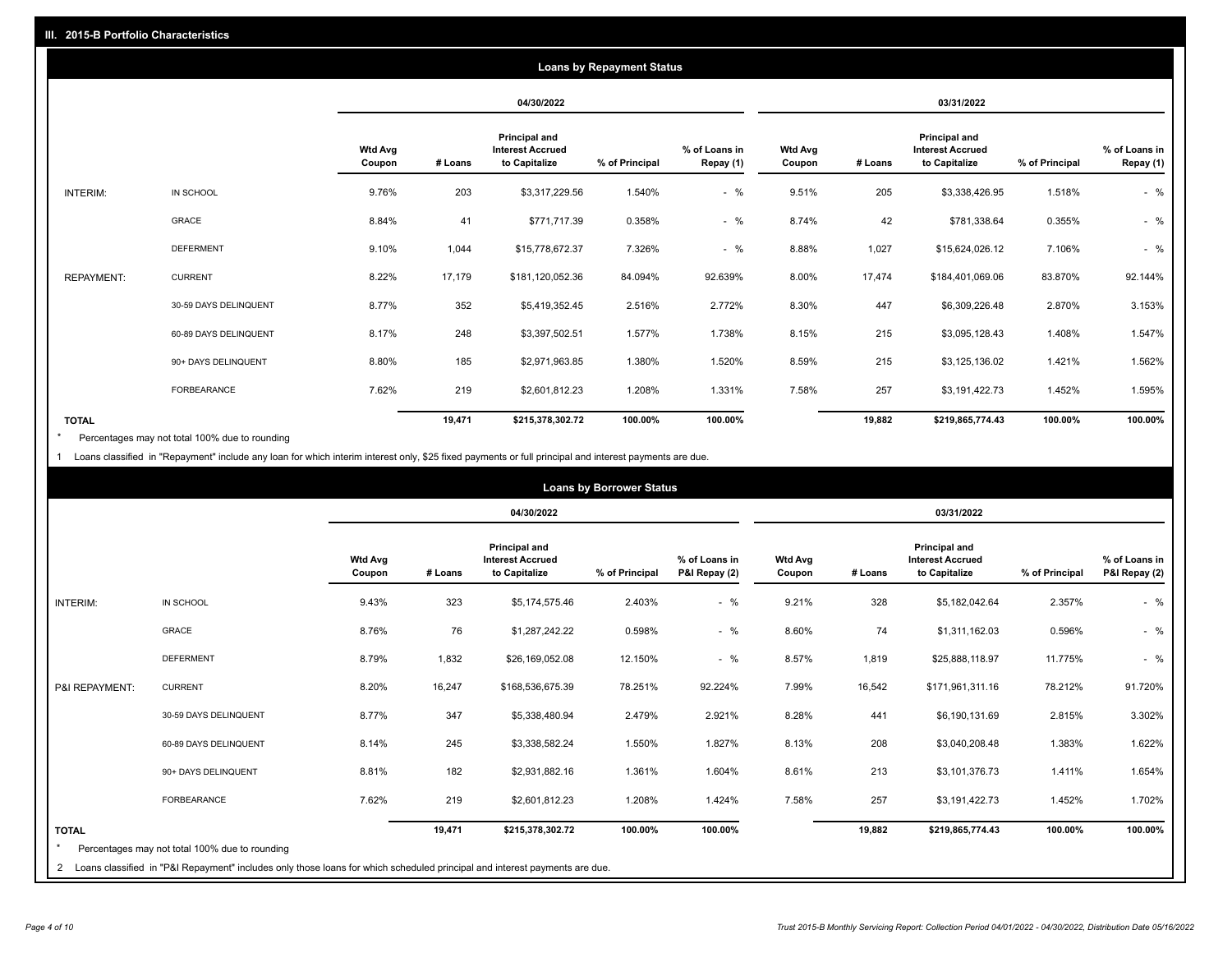|                                                                                                  | 4/30/2022        | 3/31/2022        |
|--------------------------------------------------------------------------------------------------|------------------|------------------|
| Pool Balance                                                                                     | \$215,378,302.72 | \$219,865,774.43 |
| Total # Loans                                                                                    | 19,471           | 19,882           |
| Total # Borrowers                                                                                | 13,508           | 13,782           |
| Weighted Average Coupon                                                                          | 8.32%            | 8.10%            |
| Weighted Average Remaining Term                                                                  | 125.49           | 125.30           |
| Percent of Pool - Cosigned                                                                       | 93.5%            | 93.4%            |
| Percent of Pool - Non Cosigned                                                                   | 6.5%             | 6.6%             |
| Borrower Interest Accrued for Period                                                             | \$1,430,457.40   | \$1,467,220.25   |
| Outstanding Borrower Interest Accrued                                                            | \$6,900,797.00   | \$7,003,425.05   |
| Gross Principal Realized Loss - Periodic *                                                       | \$687,157.74     | \$609,325.13     |
| Gross Principal Realized Loss - Cumulative *                                                     | \$44,965,298.84  | \$44,278,141.10  |
| Recoveries on Realized Losses - Periodic                                                         | \$80,415.37      | \$96,602.75      |
| Recoveries on Realized Losses - Cumulative                                                       | \$7,073,113.97   | \$6,992,698.60   |
| Net Losses - Periodic                                                                            | \$606,742.37     | \$512,722.38     |
| Net Losses - Cumulative                                                                          | \$37,892,184.87  | \$37,285,442.50  |
| Non-Cash Principal Activity - Capitalized Interest                                               | \$237,591.54     | \$898,152.14     |
| Since Issued Total Constant Prepayment Rate (CPR) (1)                                            | 8.26%            | 8.31%            |
| <b>Loan Substitutions</b>                                                                        | \$0.00           | \$0.00           |
| <b>Cumulative Loan Substitutions</b>                                                             | \$0.00           | \$0.00           |
| <b>Unpaid Servicing Fees</b>                                                                     | \$0.00           | \$0.00           |
| <b>Unpaid Administration Fees</b>                                                                | \$0.00           | \$0.00           |
| <b>Unpaid Carryover Servicing Fees</b>                                                           | \$0.00           | \$0.00           |
| Note Interest Shortfall                                                                          | \$0.00           | \$0.00           |
| Loans in Modification                                                                            | \$20,112,893.28  | \$21,859,134.51  |
| % of Loans in Modification as a % of Loans in Repayment (P&I)                                    | 11.17%           | 11.86%           |
|                                                                                                  |                  |                  |
| % Annualized Gross Principal Realized Loss - Periodic as a %<br>of Loans in Repayment (P&I) * 12 | 4.58%            | 3.97%            |
| % Gross Principal Realized Loss - Cumulative as a % of                                           |                  |                  |
| Original Pool Balance                                                                            | 6.05%            | 5.96%            |

\* In accordance with the Servicer's current policies and procedures, after September 1, 2017 loans subject to bankruptcy claims generally will not be reported as a charged- off unless and until they are delinquent for 120

(1) Since Issued Total CPR calculations found in monthly servicing reports issued on or prior to September 15, 2015 originally included loans that were removed from the pool by the sponsor because they became ineligible fo pool between the cut-off date and settlement date. On October 5, 2015, Since Issued Total CPR calculations were revised to exclude these loans and all prior monthly servicing reports were restated. For additional informati 'Since Issued CPR Methodology' found in section VIII of this report .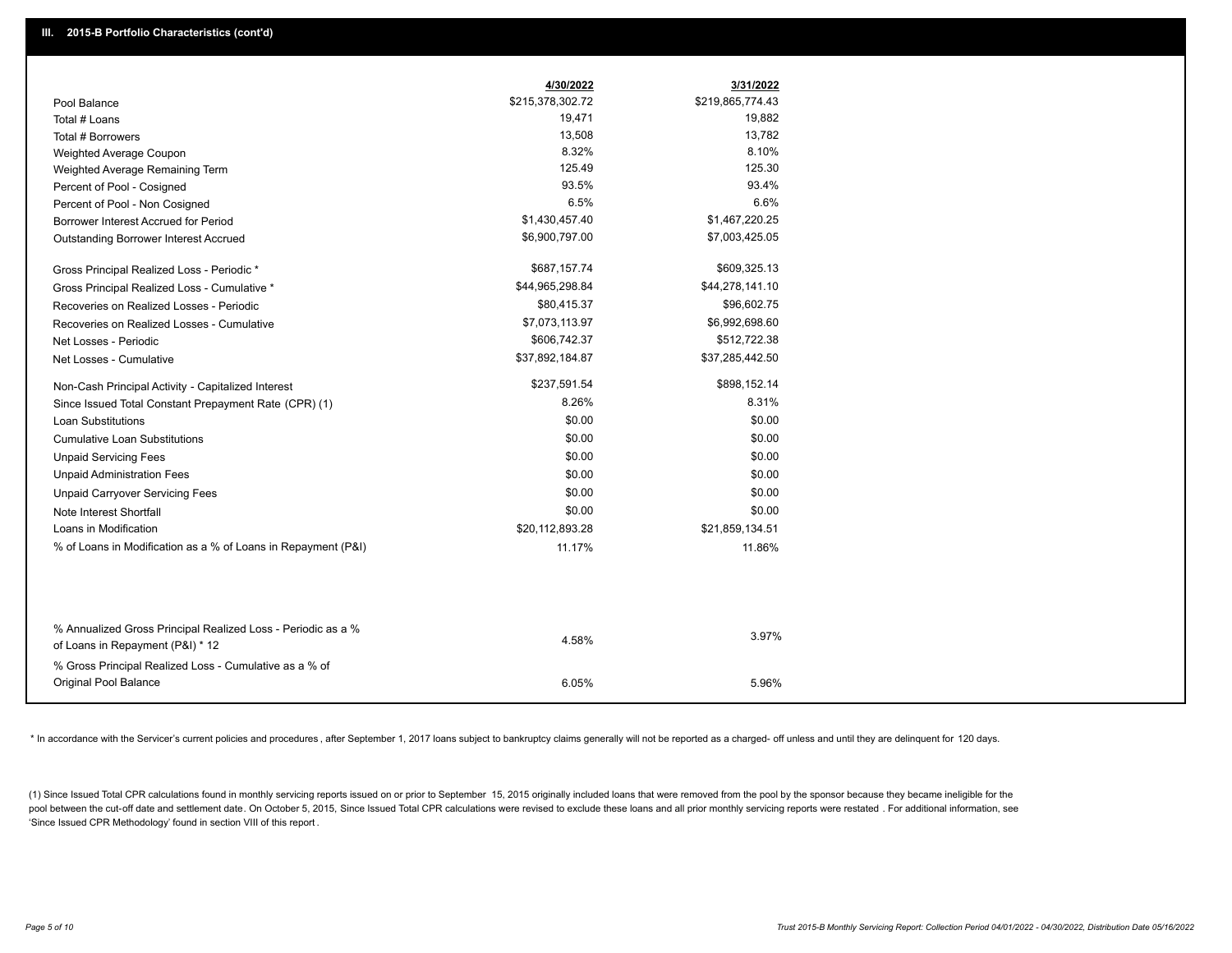## **Loan Program**

A

|                                    | Weighted<br>Average | # LOANS  | <b>\$ AMOUNT</b> | % *      |
|------------------------------------|---------------------|----------|------------------|----------|
| - Smart Option Interest-Only Loans | 7.23%               | 3,110    | \$21,749,739.08  | 10.098%  |
| - Smart Option Fixed Pay Loans     | 8.21%               | 5,321    | \$67,398,709.10  | 31.293%  |
| - Smart Option Deferred Loans      | 8.57%               | 11,040   | \$126,229,854.54 | 58.608%  |
| - Other Loan Programs              | $0.00\%$            | $\Omega$ | \$0.00           | 0.000%   |
| <b>Total</b>                       | 8.32%               | 19,471   | \$215,378,302.72 | 100.000% |

\* Percentages may not total 100% due to rounding

B

C

**Index Type**

|                       | Weighted<br>Average | # LOANS | \$ AMOUNT        | $%$ *    |
|-----------------------|---------------------|---------|------------------|----------|
| - Fixed Rate Loans    | 7.90%               | 3,913   | \$55,593,500.33  | 25.812%  |
| - LIBOR Indexed Loans | 8.47%               | 15,558  | \$159,784,802.39 | 74.188%  |
| - Other Index Rates   | $0.00\%$            |         | \$0.00           | 0.000%   |
| <b>Total</b>          | 8.32%               | 19,471  | \$215,378,302.72 | 100.000% |

\* Percentages may not total 100% due to rounding

# **Weighted Average Recent FICO**

| $0 - 639$<br>640 - 669 | 1,439<br>1,329 | \$18,678,793.64<br>\$15,232,527.70 | 8.673%   |
|------------------------|----------------|------------------------------------|----------|
|                        |                |                                    |          |
|                        |                |                                    | 7.072%   |
| 670 - 699              | 2,143          | \$25,334,843.47                    | 11.763%  |
| 700 - 739              | 4,092          | \$49,477,530.11                    | 22.972%  |
| $740 +$                | 10,464         | \$106,631,470.64                   | 49.509%  |
| $N/A^{(1)}$            | 4              | \$23,137.16                        | 0.011%   |
| <b>Total</b>           | 19,471         | \$215,378,302.72                   | 100.000% |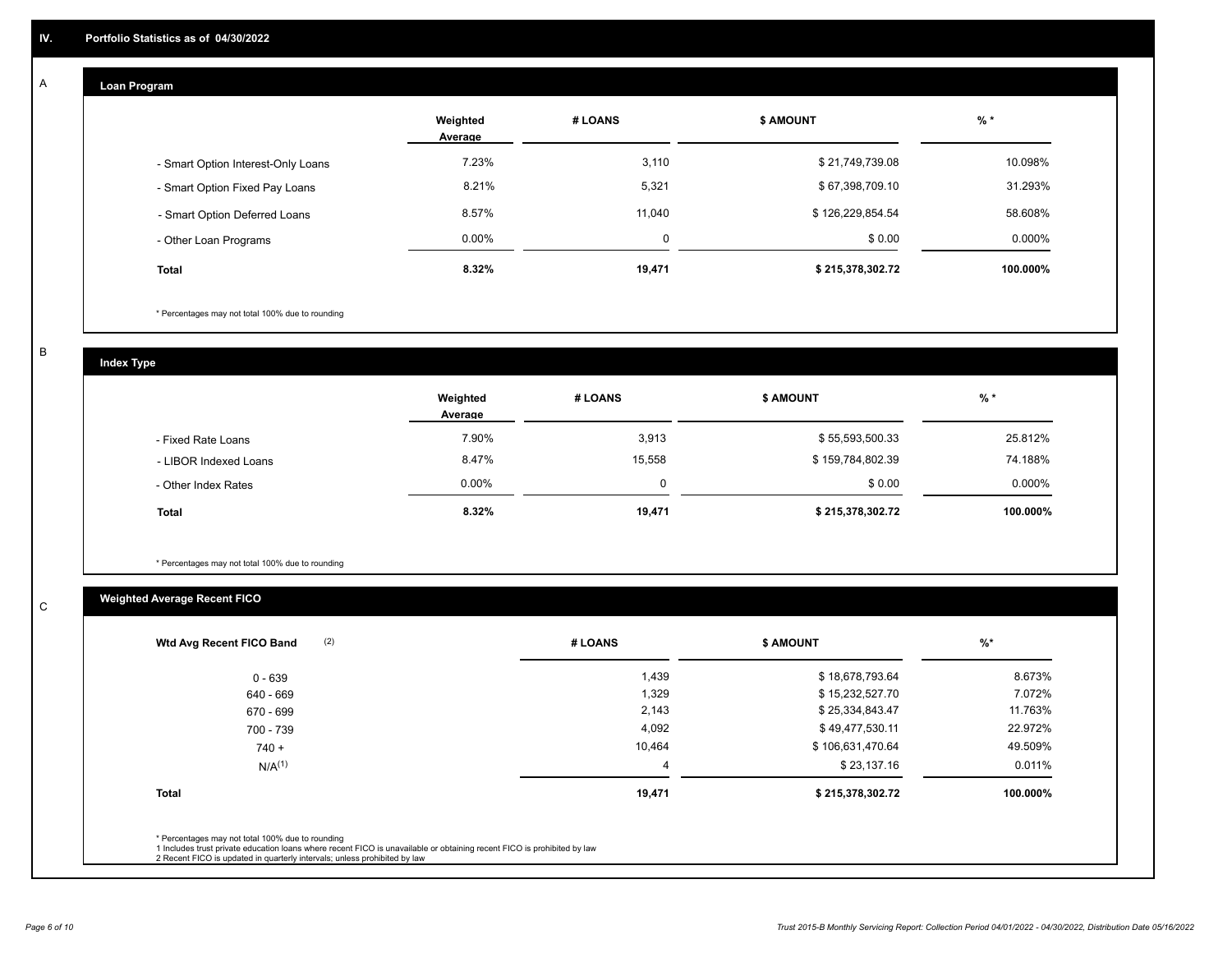| V. |      | 2015-B Reserve Account and Principal Distribution Calculations                             |                  |  |
|----|------|--------------------------------------------------------------------------------------------|------------------|--|
| Α. |      | <b>Reserve Account</b>                                                                     |                  |  |
|    |      | Specified Reserve Account Balance                                                          | \$1,896,081.00   |  |
|    |      | Actual Reserve Account Balance                                                             | \$1,896,081.00   |  |
| В. |      | <b>Principal Distribution Amount</b>                                                       |                  |  |
|    | i.   | Class A Notes Outstanding                                                                  | \$66,438,219.43  |  |
|    | ii.  | Pool Balance                                                                               | \$215,378,302.72 |  |
|    |      | First Priority Principal Distribution Amount (i - ii)<br>iii.                              | \$0.00           |  |
|    |      |                                                                                            |                  |  |
|    | iv.  | Class A and B Notes Outstanding                                                            | \$136,438,219.43 |  |
|    | ν.   | First Priority Principal Distribution Amount                                               | \$0.00           |  |
|    | vi.  | Pool Balance                                                                               | \$215,378,302.72 |  |
|    |      | Specified Overcollateralization Amount<br>vii.                                             | \$83,427,555.00  |  |
|    |      | Available Funds (after payment of waterfall items A through H)<br>viii.                    | \$4,662,026.86   |  |
|    | ix.  | <b>Class C Notes Outstanding</b>                                                           | \$50,000,000.00  |  |
|    | x.   | Regular Principal Distribution Amount (if (iv > 0, (iv - v) - (vi - vii), min(viii, ix))   | \$4,487,471.71   |  |
|    | xi.  | Pool Balance                                                                               | \$215,378,302.72 |  |
|    |      |                                                                                            | \$74,339,449.62  |  |
|    | xii. | 10% of Initial Pool Balance                                                                |                  |  |
|    |      | First Priority Principal Distribution Amount<br>xiii.                                      | \$0.00           |  |
|    |      | Regular Principal Distribution Amount<br>xiv.                                              | \$4,487,471.71   |  |
|    |      | Available Funds (after payment of waterfall items A through J)<br>XV.                      | \$174,555.15     |  |
|    |      | xvi. Additional Principal Distribution Amount (if(ix $\lt$ = x, min(xv, xi - xiii - xiv))) | \$0.00           |  |
|    |      |                                                                                            |                  |  |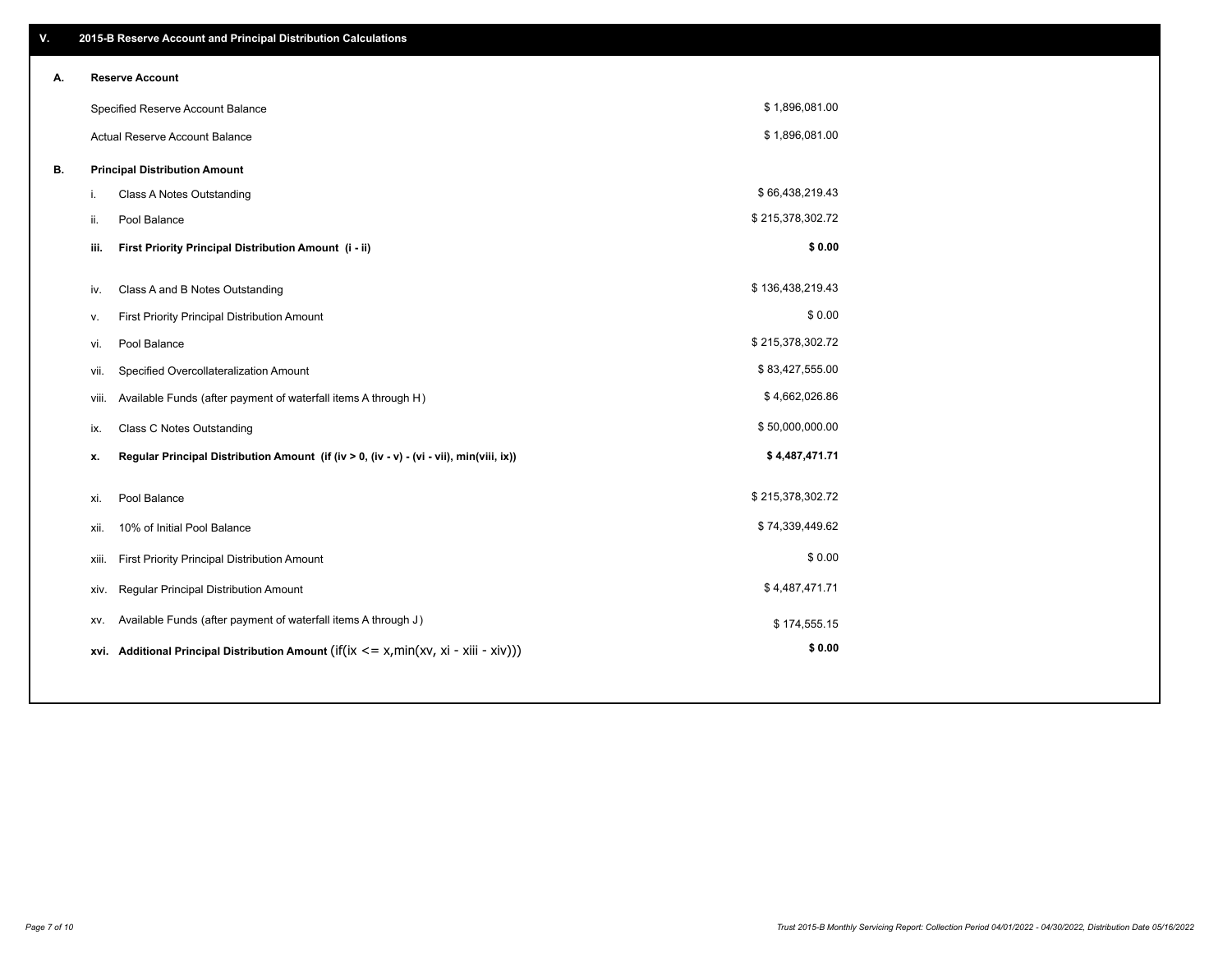|   |                                                         | Paid           | <b>Funds Balance</b> |
|---|---------------------------------------------------------|----------------|----------------------|
|   | <b>Total Available Funds</b>                            |                | \$5,337,831.14       |
| A | <b>Trustee Fees</b>                                     | \$0.00         | \$5,337,831.14       |
| В | <b>Servicing Fees</b>                                   | \$143,983.17   | \$5,193,847.97       |
| C | i. Administration Fees                                  | \$8,333.00     | \$5,185,514.97       |
|   | ii. Unreimbursed Administrator Advances plus any Unpaid | \$0.00         | \$5,185,514.97       |
| D | Class A Noteholders Interest Distribution Amount        | \$131,821.44   | \$5,053,693.53       |
| Е | <b>First Priority Principal Payment</b>                 | \$0.00         | \$5,053,693.53       |
| F | Class B Noteholders Interest Distribution Amount        | \$204,166.67   | \$4,849,526.86       |
| G | <b>Class C Noteholders Interest Distribution Amount</b> | \$187,500.00   | \$4,662,026.86       |
| H | <b>Reinstatement Reserve Account</b>                    | \$0.00         | \$4,662,026.86       |
|   | Regular Principal Distribution                          | \$4,487,471.71 | \$174,555.15         |
| J | <b>Carryover Servicing Fees</b>                         | \$0.00         | \$174,555.15         |
| Κ | Additional Principal Distribution Amount                | \$0.00         | \$174,555.15         |
|   | <b>Unpaid Expenses of Trustee</b>                       | \$0.00         | \$174,555.15         |
| м | Unpaid Expenses of Administrator                        | \$0.00         | \$174,555.15         |
| N | Remaining Funds to the Residual Certificateholders      | \$174,555.15   | \$0.00               |

## **Waterfall Conditions**

| А. | <b>Class C Noteholders' Interest Distribution Condition</b> |                                                                                    |                  |  |  |
|----|-------------------------------------------------------------|------------------------------------------------------------------------------------|------------------|--|--|
|    |                                                             | Pool Balance                                                                       | \$215,378,302.72 |  |  |
|    | Ш.                                                          | Class A and B Notes Outstanding                                                    | \$136,438,219.43 |  |  |
|    | iii.                                                        | Class C Noteholders' Interest Distribution Ratio (i / ii)                          | 157.86%          |  |  |
|    | IV.                                                         | Minimum Ratio                                                                      | 110.00%          |  |  |
|    | ٧.                                                          | Is the Class C Noteholders' Interest Distribution Condition Satisfied (iii $>$ iv) |                  |  |  |
|    |                                                             |                                                                                    |                  |  |  |

\* If the Class C Noteholders' Interest Distribution Condition is satisfied then the amount of interest accrued at the Class C Rate for the Accrual Period is Released on the distribution Date .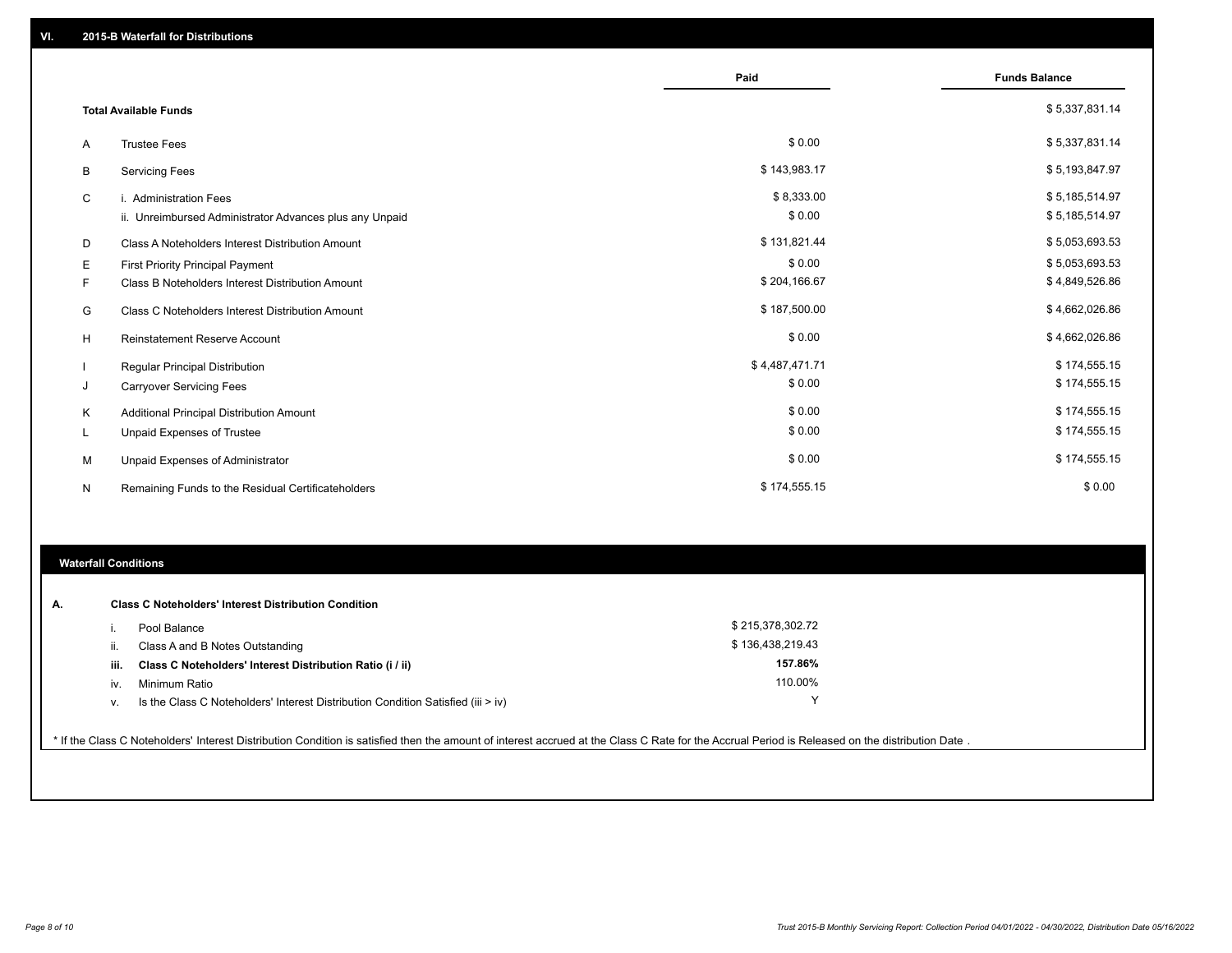| <b>Distribution Amounts</b>                                |                         |                         |                         |  |  |
|------------------------------------------------------------|-------------------------|-------------------------|-------------------------|--|--|
|                                                            | A3                      | B                       | C                       |  |  |
| Cusip/Isin                                                 | 78448QAD0               | 78448QAE8               | 78448QAF5               |  |  |
| Beginning Balance                                          | \$66,438,219.43         | \$70,000,000.00         | \$50,000,000.00         |  |  |
| Index                                                      | <b>LIBOR</b>            | <b>FIXED</b>            | <b>FIXED</b>            |  |  |
| Spread/Fixed Rate                                          | 1.75%                   | 3.50%                   | 4.50%                   |  |  |
| Record Date (Days Prior to Distribution)                   | 1 NEW YORK BUSINESS DAY | 1 NEW YORK BUSINESS DAY | 1 NEW YORK BUSINESS DAY |  |  |
| <b>Accrual Period Begin</b>                                | 4/15/2022               | 4/15/2022               | 4/15/2022               |  |  |
| <b>Accrual Period End</b>                                  | 5/16/2022               | 5/15/2022               | 5/15/2022               |  |  |
| Daycount Fraction                                          | 0.08611111              | 0.08333333              | 0.08333333              |  |  |
| Interest Rate*                                             | 2.30414%                | 3.50000%                | 4.50000%                |  |  |
| <b>Accrued Interest Factor</b>                             | 0.001984121             | 0.002916667             | 0.003750000             |  |  |
| <b>Current Interest Due</b>                                | \$131,821.44            | \$204,166.67            | \$187,500.00            |  |  |
| Interest Shortfall from Prior Period Plus Accrued Interest | $\mathsf{\$}$ -         | $$ -$                   | $\mathsf{\$}$ -         |  |  |
| <b>Total Interest Due</b>                                  | \$131,821.44            | \$204,166.67            | \$187,500.00            |  |  |
| <b>Interest Paid</b>                                       | \$131,821.44            | \$204,166.67            | \$187,500.00            |  |  |
| Interest Shortfall                                         | $\mathsf{\$}$ -         | $$ -$                   | $$ -$                   |  |  |
| <b>Principal Paid</b>                                      | \$4,487,471.71          | $$ -$                   | $$ -$                   |  |  |
| <b>Ending Principal Balance</b>                            | \$61,950,747.72         | \$70,000,000.00         | \$50,000,000.00         |  |  |
| Paydown Factor                                             | 0.059832956             | 0.000000000             | 0.000000000             |  |  |
| <b>Ending Balance Factor</b>                               | 0.826009970             | 1.000000000             | 1.000000000             |  |  |

\* Pay rates for Current Distribution. For the interest rates applicable to the next distribution date, please see https://www.salliemae.com/about/investors/data/SMBabrate.txt.

**VII. 2015-B Distributions**